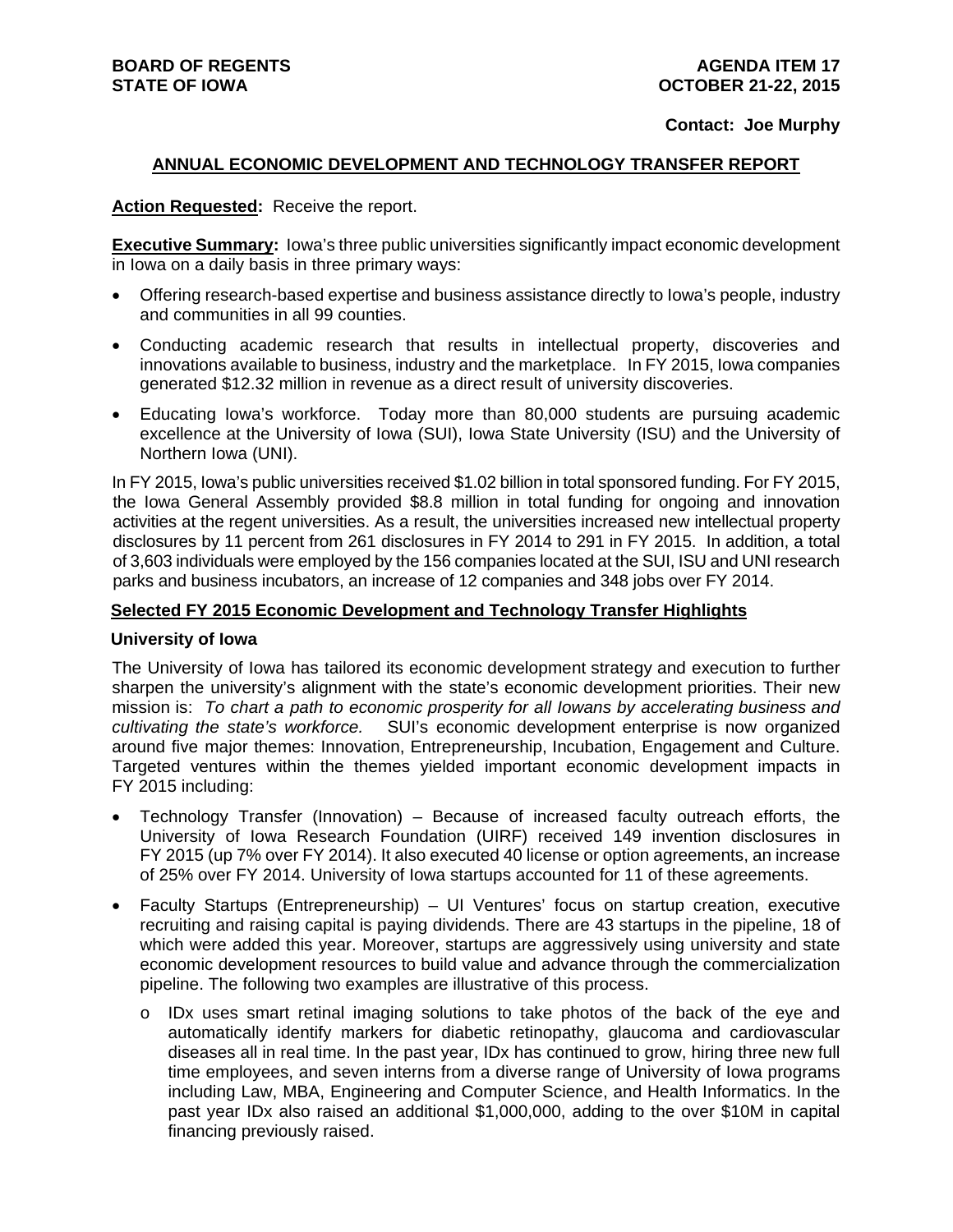- o Immortagen seeks to personalize cancer treatment through private tumor banking, full spectrum genetic profiling, revolutionary clinical decision support algorithms, and advanced mouse models for drug research and development. Over the past year, Immortagen received Proof of Commercial Relevance funds from the state, which led to an external market analysis to corroborate their current business model. They also brought on two experienced business people as advisors and used University of Iowa gap funds to increase the accuracy of their algorithm.
- Student Startups (Entrepreneurship) Sixty student-run are under development through the John Pappajohn Entrepreneurial Center's (JPEC) student incubator program housed at the Bedell Entrepreneurship Learning Laboratory. Western Wise and Spectator are two examples.
	- o Western Wise uses native English speakers to provide online English tutoring to Chinese K-12 students. The company emphasizes passion, patience and dedication to create a unique one-on-one experience between tutors and their students. Co-founders Emily Roberts, an Entrepreneurial Management and Spanish Major, and Chen Cui, a Ph.D. student in Computer and Electrical Engineering, were awarded \$1,000 at the Discovery and Innovation Awards Ceremony hosted by the Office of the Vice President for Research and Economic Development.
	- o Spectator was co-founded by Jon Myers, a Mechanical Engineering major and Mitch Larson, an Enterprise Management major, and received a \$7,500 Hubert E. Storer Engineering Student Entrepreneurial Startup Award. Spectator is a sports information company that was created to connect fans with their favorite high school teams, strengthening athletic communities by bringing team statistics to a fan-accessible, centralized hub. Spectator was accepted into the Nebraska.
	- o Startup Accelerator where team members spent the summer refining their business model.
- Venture School (Entrepreneurship) The University of Iowa was awarded a National Science Foundation (NSF) I-CORPS Sites grant in FY 2015 to accelerate commercialization of discoveries by UI faculty, students and community-based entrepreneurs. As a result, 66 teams comprised of 182 entrepreneurs attended Venture School to assess and improve the commercial viability of their startup ideas and business models. Upon completion of the program, 27 new ventures were launched and 21 existing startups or businesses refined their business models. Eight Venture School cohorts were hosted in six locations: Iowa City, Des Moines, Cedar Falls, Council Bluffs, Cedar Rapids and the Quad Cities. The program will expand this fall to Sioux City and Dubuque.
- STEM Innovator Program (Entrepreneurship) This professional development program for teachers infuses innovation and entrepreneurship into K-12 classrooms. During FY 2015, 88 educators from 32 Iowa school districts impacted an estimated 10,895 Iowa high school students.
- Research Park (Incubation) There are now 18 companies, including six new startups located in the BioVentures Center (BVC) at the University of Iowa Research Park (UIRP). The number of companies housed in the BVC has tripled from when it opened in 2008 and the BVC is now close to full occupancy. Currently 42 companies reside at the UIRP and employ over 1,966 people. Key examples include:
	- o Higher Learning Technologies (HLT), an educational application development company, has grown its sales to over \$3 million from more than 1,200,000 downloads of their apps. The company currently employs 50 people and plans to add more over the next twelve months. They have also received two equity investments totaling \$6.5 million. HLT received an award for best company culture in the Creative Corridor as well as multiple Prometheus and Silicon Prairie awards.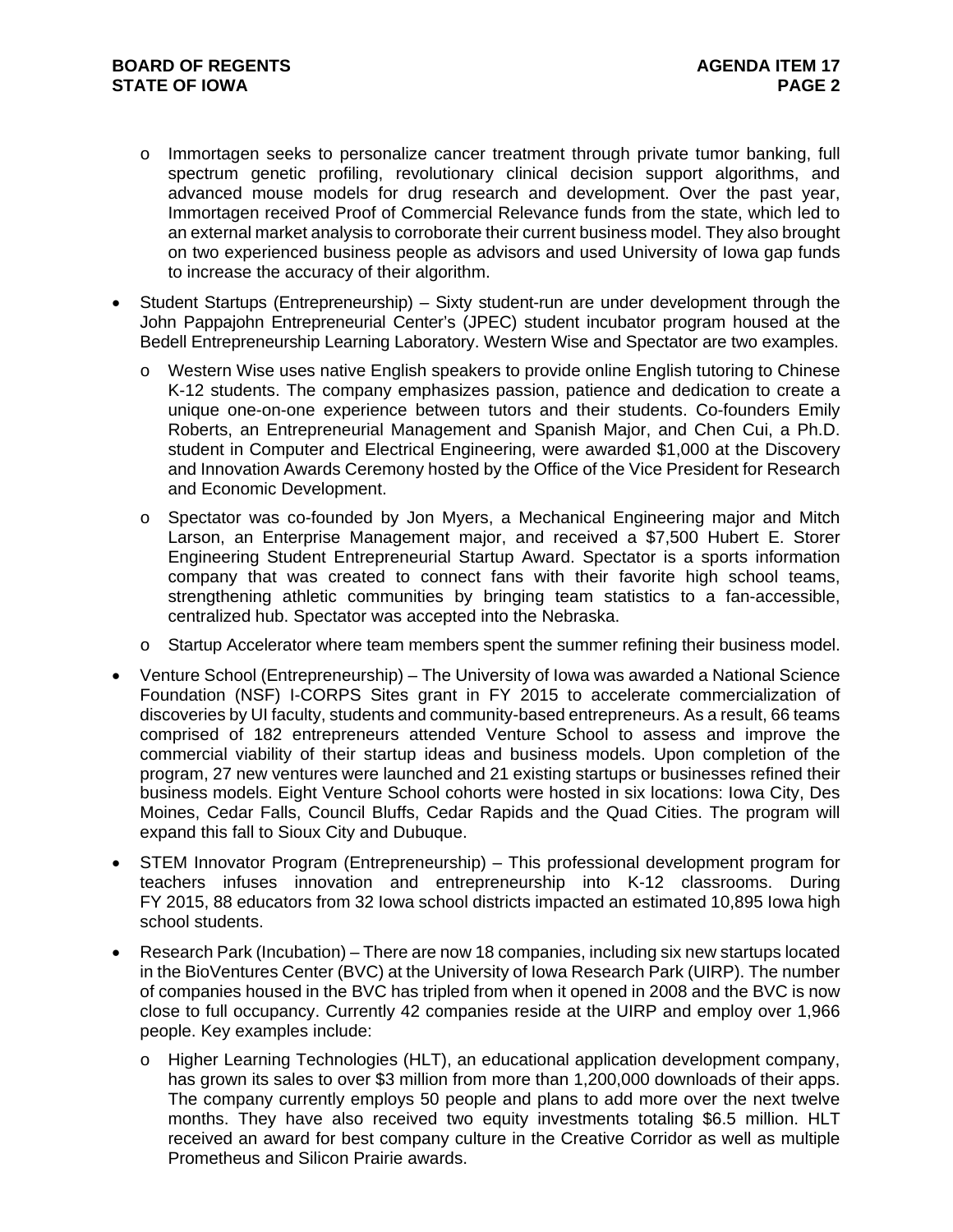# **BOARD OF REGENTS AGENUS AGENDA ITEM 17 STATE OF IOWA** PAGE 3

- SantosHuman, founded in 2008, is a University of Iowa spin-off company with an exclusive license to commercialize the Digital Human Modeling and Simulation (DHM&S) technology under development at the University of Iowa's Virtual Soldier Research (VSR) Program. SantosHuman's clients include the most recognizable brands in the world and they continue to build their portfolio of Fortune 500 industry clients and partners. New capabilities include predictive dynamic models and analysis specifically developed for dismounted warfighter activities, automated motion capture processing and analysis, predictive models for precision grasping, and a suite of capabilities which provide OEM's with truly human-centric design tools for occupant packaging. SantosHuman's products currently include a military-specific system for evaluating dismounted warfighter performance and interaction with warfighter equipment.
- Small Business Consulting (Engagement) We continued our engagement with the Iowa small business community. Faculty/student teams completed 56 business consulting projects at 49 companies located in six Iowa counties (Delaware, Des Moines, Johnson, Linn, Polk and Scott).

### **Iowa State University**

Economic development is a top priority for Iowa State University, and the university is very proud of the tremendous impact it has on the state economy. Iowa State recently reorganized its economic development enterprise with the establishment of the Office of Economic Development and Industry Relations (EDIR). Dr. Michael Crum, Vice President for Economic Development and Business Engagement, leads EDIR and reports directly to President Leath. EDIR consists of the following key university economic development units:

- Center for Industrial Research and Service (CIRAS): works with primarily, but not exclusively, manufacturing companies to enhance their performance in numerous ways, including process improvement, strategic planning, new product development, supply chain management and market expansion.
- Small Business Development Center (SBDC): ISU administers the state SBDC system which consists of 15 regional centers serving all 99 counties in Iowa. SBDC assists individuals interested in starting new companies and provides business services and counsel to existing companies across Iowa to solve management problems, improve operations, seek financing and pursue new opportunities.
- Pappajohn Center for Entrepreneurship: serves entrepreneurs, provides entrepreneurial opportunities for students and administers the university-wide academic program in entrepreneurship.
- ISU Research Foundation and Office of Intellectual Property and Technology Transfer: manage, market and license the intellectual property of ISU researchers and work with them to patent inventions and market the innovations to commercial partners.

The primary objectives of creating EDIR are (1) to increase the integration and collaboration among the university's economic development units to provide more comprehensive service to our clients and partners (i.e., a one-stop shop) and (2) to serve as the gateway or portal to the university's expertise, capabilities, resources and facilities that support and enhance economic development throughout the state.

Highlights from FY 2015 include:

 1,548 businesses from 97 counties in the state received assistance on projects or attended educational workshops from CIRAS staff or partners. Companies responding to surveys reported \$386 million in total impact — \$329 million in sales gained or retained, \$45 million in new investments, and \$12 million in costs saved or avoided. Company executives stated that 5,154 jobs were added or retained as a result of the assistance they received from CIRAS and its partners.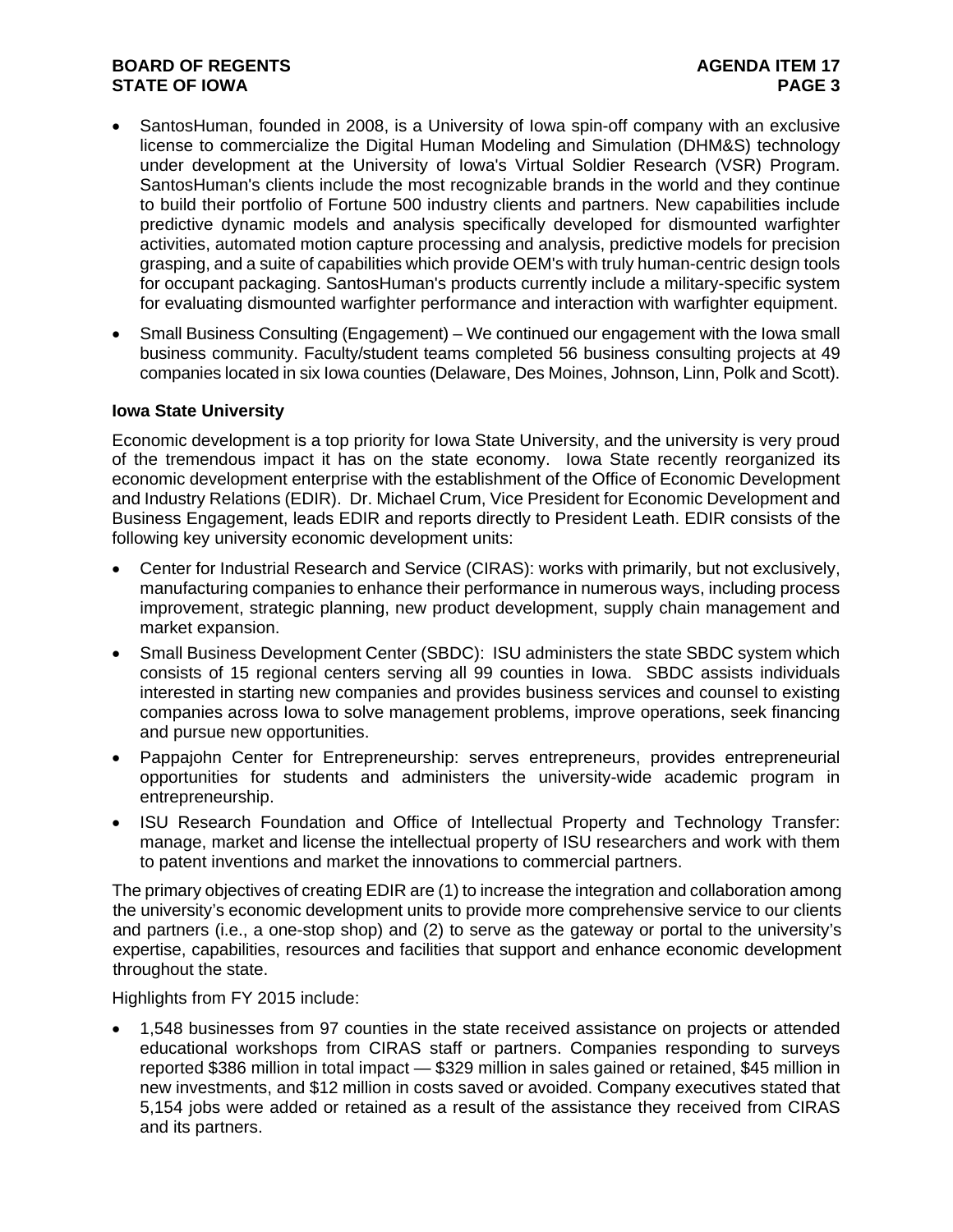Cumulatively, over the past five years, CIRAS and partners have reported impact from companies totaling over \$2 billion dollars (\$1.7 billion in sales gained or retained, \$220 million in new investments, \$80 million in costs saved or avoided) with 29,290 jobs added or retained as a result of the assistance received.

- The Iowa Small Business Development Center provided business assistance to individuals and companies in all 99 counties totaling 2,677 clients and 11,412 counseling hours. As a result of this counseling, 251 new businesses were started, 1,196 jobs were created and 447 jobs were retained. Additionally, SBDC assistance was credited by clients with increasing their capital infusion by more than \$52 million and increasing their sales by more than \$49 million. This translates into a new job every 7 hours, a new business every 35 hours and an increase of \$4 million in sales each month.
- The SBDC regional center, in partnership with the ISU Pappajohn Center for Entrepreneurship, provided 533 hours of counseling assistance to startup and existing companies; served 215 clients with one-on-one counseling; educated 361 attendees through workshops; provided advice to several hundred clients via telephone and e-mail; and advised a number of technology companies in the areas of licensing, equity-based financing, market entry, and numerous operational areas. The centers documented 24 new business with 76 new jobs created that have generated \$2,115,621 in capital infusion.
- The Regents Innovation Fund program at Iowa State has a competitive research component that pairs ISU faculty members with Iowa industries (primarily new to young startups) to create economic benefit for the companies. Surveys completed by companies on projects funded from June 2006 through June 2014 (surveyed one year after project completion) documented 152 jobs created or retained and an annual sales impact of nearly \$19 million due to the research projects conducted in partnership between ISU and the companies.
- ISU had a record setting year in FY 2015 with total sponsored funding of about \$425 million, including \$225 million for research. Businesses, corporations and commodity organizations accounted for approximately \$41 million of sponsored funding.
- The ISU Research Park has been hugely successful because companies find great value in having a closer physical presence to the university as it facilitates working with faculty and graduate students on research, tapping into and recruiting the graduate and undergraduate student talent pool, and accessing university facilities. Fourteen new companies and affiliates joined the Park in FY 2015, bringing the historical total to 246 companies and 4,594 employees for current and former tenants that are still in existence world-wide. Currently, there are 66 companies and research centers and 16 affiliates located in the Park, employing 1,572 and 213 people, respectively. In addition, four of the last five Iowa companies to go public started and reside in Ames, with three getting their start at the Research Park while two are still located at the Research Park.
- This past year the university formed a partnership with the City of Cedar Rapids and established a jointly funded Iowa State agricultural bio-based industries research and extension liaison position. The liaison has an office in Cedar Rapids, and works closely with the city's processing industries to identify opportunities for collaborating with Iowa State scientists, engineers, economic developers and extension specialists. The nature and scope of future collaborations are still emerging, but will likely include: research and development on more environmentally friendly processing technologies; adding value to processing waste streams through coproducts and byproducts; development of innovative products — such as biorenewable fuels and biobased products — from agricultural raw materials; exploring new directions for food ingredients that boost health and wellness; and facilitating training opportunities to enhance the skills and capabilities of Cedar Rapids industry employees.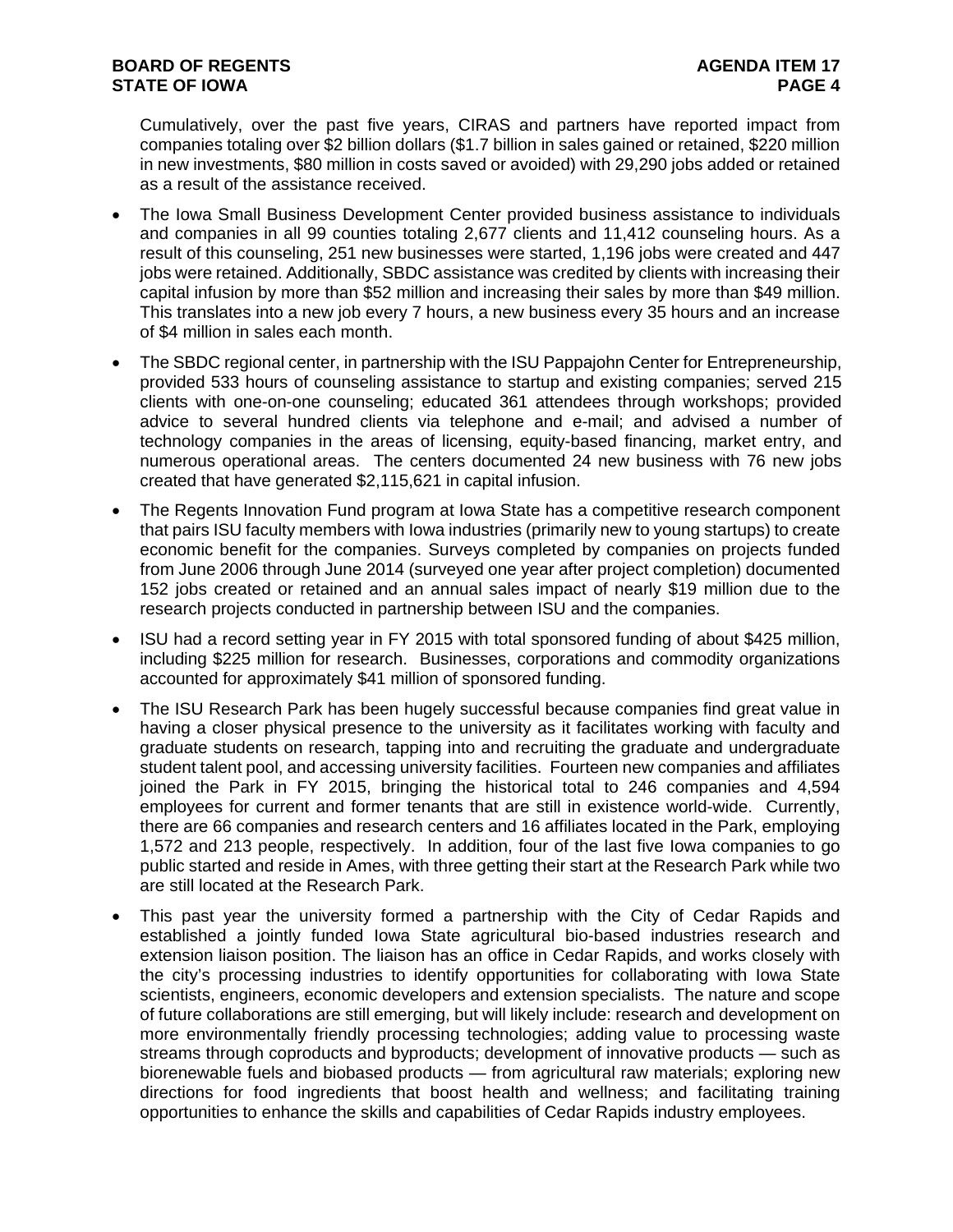### **University of Northern Iowa:**

The University of Northern Iowa provided economic development assistance throughout all of Iowa during FY 2015. Focus remains on serving businesses, communities and organizations in all 99 counties. Specific areas of service offered by UNI include: entrepreneurship, community and economic development, market research, environmental research and service, sustainability, advanced manufacturing, metal casting and new Iowans. UNI's economic development outreach programs are housed in the Business and Community Services (BCS) division. Since 2000, BCS has engaged the entire university community in its outreach efforts including faculty, staff, students and alumni – all of whom play a critical role in building a better Iowa.

In FY 2015, UNI's economic development efforts provided services in all 99 counties to more than 2,800 businesses, community and local government clients. Additionally, more than 34,000 individuals were engaged through UNI's efforts with IASourceLink. UNI further involved 207 faculty members and nearly 396 students in the delivery of these services and another 3,200 students were impacted by BCS programs. Finally, UNI leveraged each \$1 invested by the state with \$5 in private grants, fees or federal funding.

Highlights from FY 2015 include:

- In the area of entrepreneurship, business incubation and technology transfer, UNI provided job growth assistance to 84 second-stage Iowa companies through Advance Iowa, the state's certified Economic Gardening program. Entrepreneur participation of IASourceLink online resources, a joint program of UNI and Iowa Economic Development Authority, increased to more than 34,000. Also in FY 2015, 67 innovators have graduated from the Innovation Incubator and 4<sup>th</sup> Street Incubator. The Business Concierge team provided on-demand business and marker information to more than 1,265 businesses. A total of 19 student businesses were tenants in the John Pappajohn Entrepreneurial Center's R.J. McElroy Student Business Incubator, and 54 additional student entrepreneurs were assisted by the affiliate program.
- In regards to waste reduction, environmental assistance, and the bioeconomy, UNI's Buy Fresh, Buy Local project saw participating restaurants and institutional buyers spend \$2.5 million on locally grown foods in 2015. Green Iowa AmeriCorps weatherized 490 homes and conducted 981 energy audits, saving nearly \$1.8 million in utility costs. The Tallgrass Prairie Center distributed native prairie seeds to 50 Iowa counties as part of its roadside vegetation project. In addition, UNI provided environmental technical assistance and on-site reviews to 459 businesses throughout the state.

The Institute for Decision Making (IDM) and the Regional Business Center (RBC) continue to be designated as a federal Economic Development Administration (EDA) University Center and expanded the 5-year regional entrepreneurship to a third region in Northwest Iowa. IDM conducted workforce development planning in eastern and western Iowa in partnership with two community colleges. Community clients report creating approximately 1,500 jobs as a result of local economic development technical assistance from IDM.

 In the advanced manufacturing and market research component of UNI's economic development enterprise, the Metal Casting Center (MCC) provided custom 3D sand-cast mold printing services to 80 foundries and supply chain companies. The MCC worked with an additional 26 Iowa company R&D projects and provided outreach to an additional 30 foundries. Market research and competitive intelligence was provided to 19 Iowa companies by Strategic Marketing Services (SMS).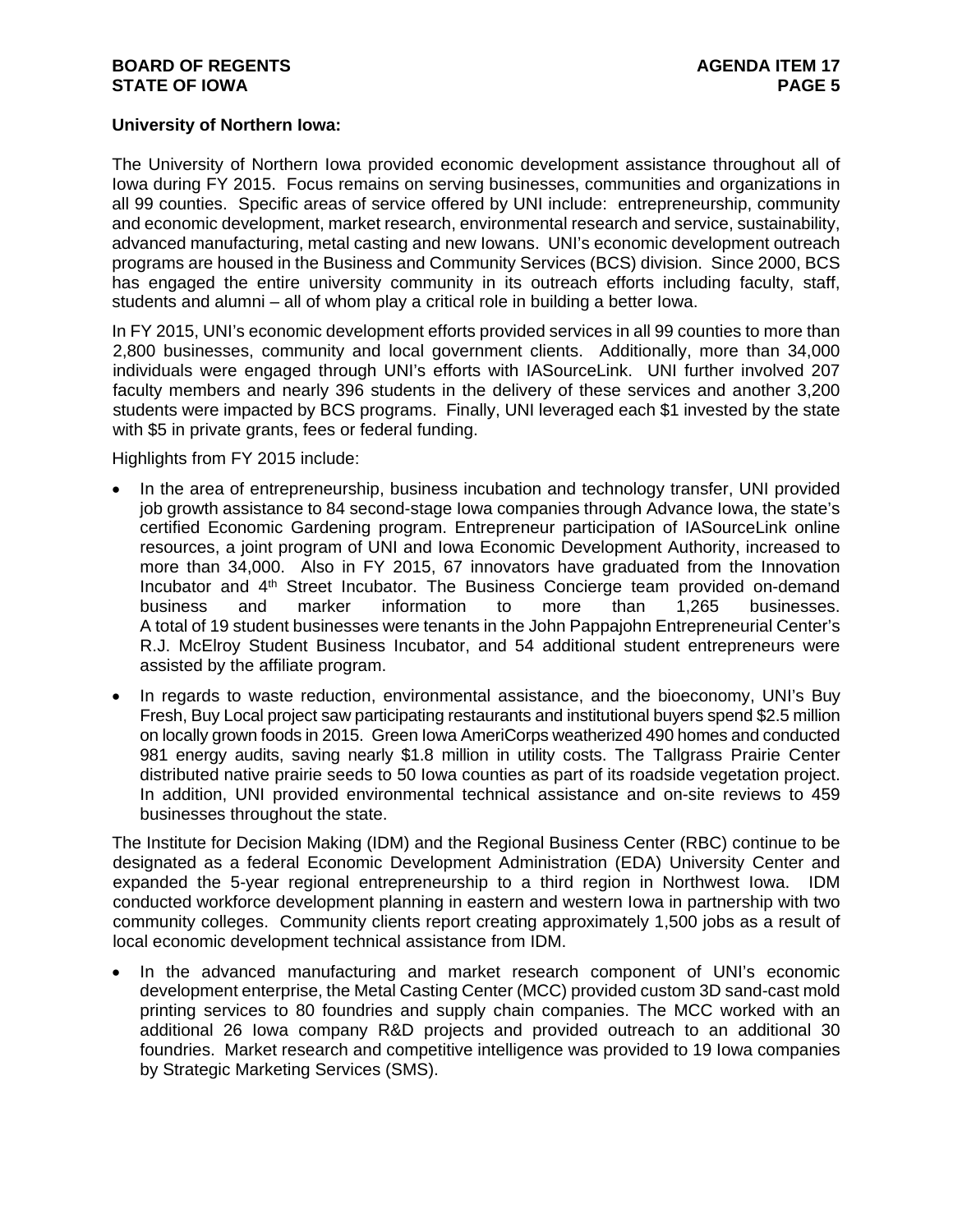## **BOARD OF REGENTS AGENUS AGENDA ITEM 17 STATE OF IOWA** PAGE 6 **PAGE 6**

# **State Funding for Economic Development and Technology Transfer**

State funding in FY 2015 was provided in two primary economic development program areas:

1. Ongoing Economic Development and Technology Transfer Programs: FY 2015 \$5.8 million

In FY 2015, the state provided \$5.8 million for economic development programs including the research parks at SUI and ISU, the Center for Industrial Research and Service (ISU), Small Business Development Centers (ISU), Institute for Decision Making (UNI), Metal Casting Center (UNI), and the business entrepreneurship program at SUI.

2. Regents Innovation Funds (RIF): FY 2015 \$3.0 million

For the last decade, the General Assembly has annually appropriated to the public universities specific funding to support technology transfer, commercialization, entrepreneurship and business growth. The universities invest the funds received from the legislature in opportunities that yield successful startups, innovative business assistance, and critical research leading to commercialization. In FY 2015, the public universities received \$3 million. The universities are required to match the funding on a one-to-one basis from non-state resources. Research grants, private investors or companies interested in a project, and other university funds are often used as match dollars.

Examples of projects include:

- University of Iowa: Higher Learning Technologies (HLT) was founded by several University of Iowa students. HLT creates customized mobile test prep applications to assist students in preparing for technical, entrance and proficiency exams. The company has grown sales to over \$3 million from more than 1,200,000 downloads of their apps. They currently employ 50 people and plan to add more over the next year. They have also received two equity investments totaling \$6.5 million. HLT has been awarded best company culture in the Creative Corridor in addition to multiple Prometheus and Silicon Prairie Awards.
- Iowa State University: Faculty member Steve Carlson is conducting an investigation titled the Development of a Genetic Test for Salmonella Resistance in Cattle. The goal of the project is to identify a genotype that confers Salmonella resistance to black cattle. Previous studies identified the genotype in non-black cattle, which compromise only 20% of the cattle in the U.S. The aim of this project is to expand the scope of this genotype, and thus the marketplace for a genetic test, to the majority of U.S. cattle.
- University of Northern Iowa: UNI will continue to enhance its successful business incubation programs to support community entrepreneurs, faculty spin-offs and student entrepreneurs. The incubator and support facilities offer a physical link between the Iowa business community, campus innovators and faculty researchers to support business growth. Strategies for intellectual property commercialization include licensing, strategic partnerships and new business development. The Innovation Incubator has created a hub facility, coalescing the existing strength of Intellectual Property disclosures, mobile applications and university research with quality business services to support business incubation and growth. Additive manufacturing will be a major initiative this year to support the metal casting and foundry industry and advanced manufacturing with 3D printing technologies.

# **Full Reports Available**

The full annual reports from the universities are available at the Board of Regents website and will be provided to the General Assembly, the Governor's Office, the Legislative Services Agency and the Iowa Economic Development Authority as required by law.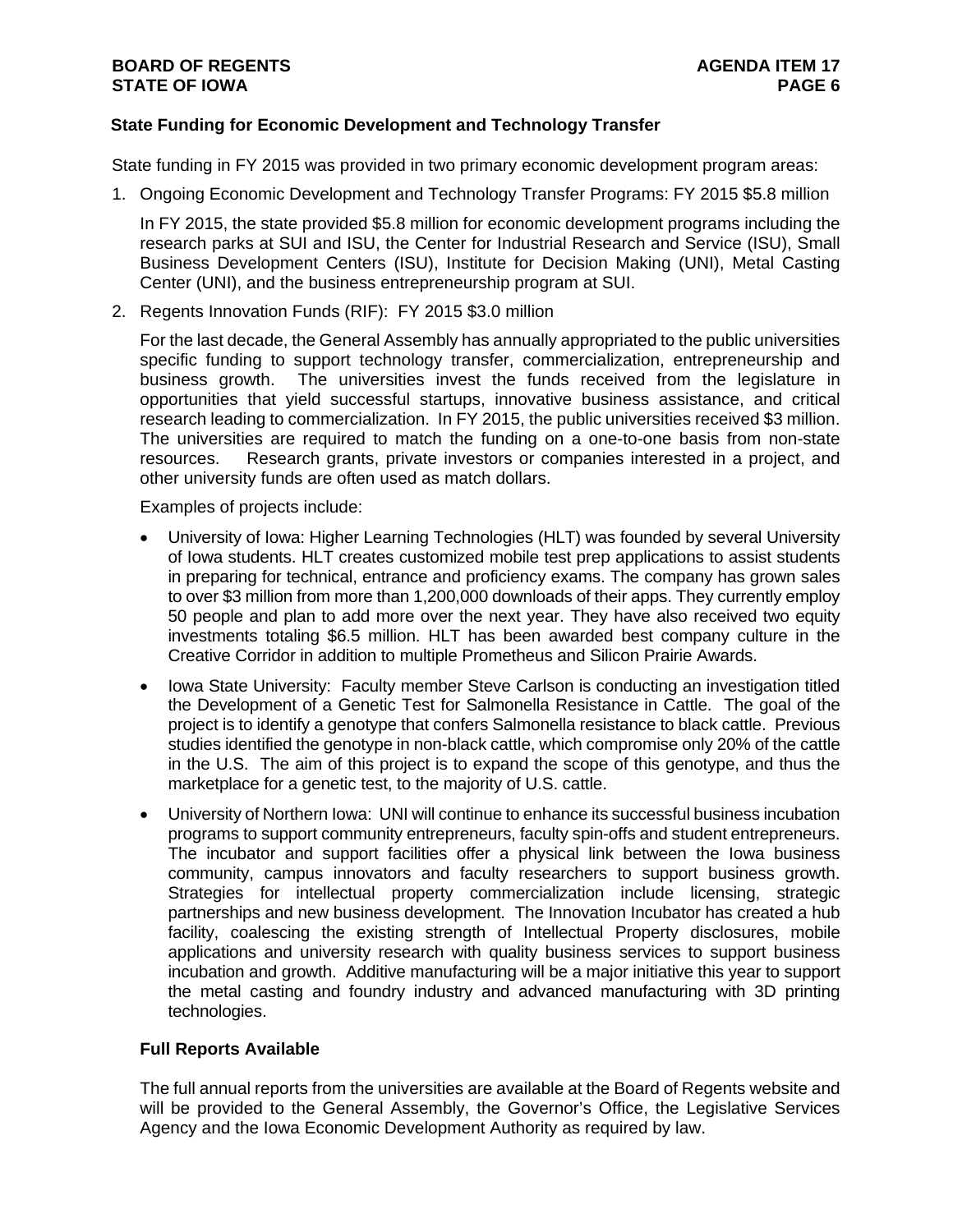# **BOARD OF REGENTS STATE OF IOWA**

| AGENDA ITEM 17 |               |  |
|----------------|---------------|--|
|                | <b>PAGE 7</b> |  |